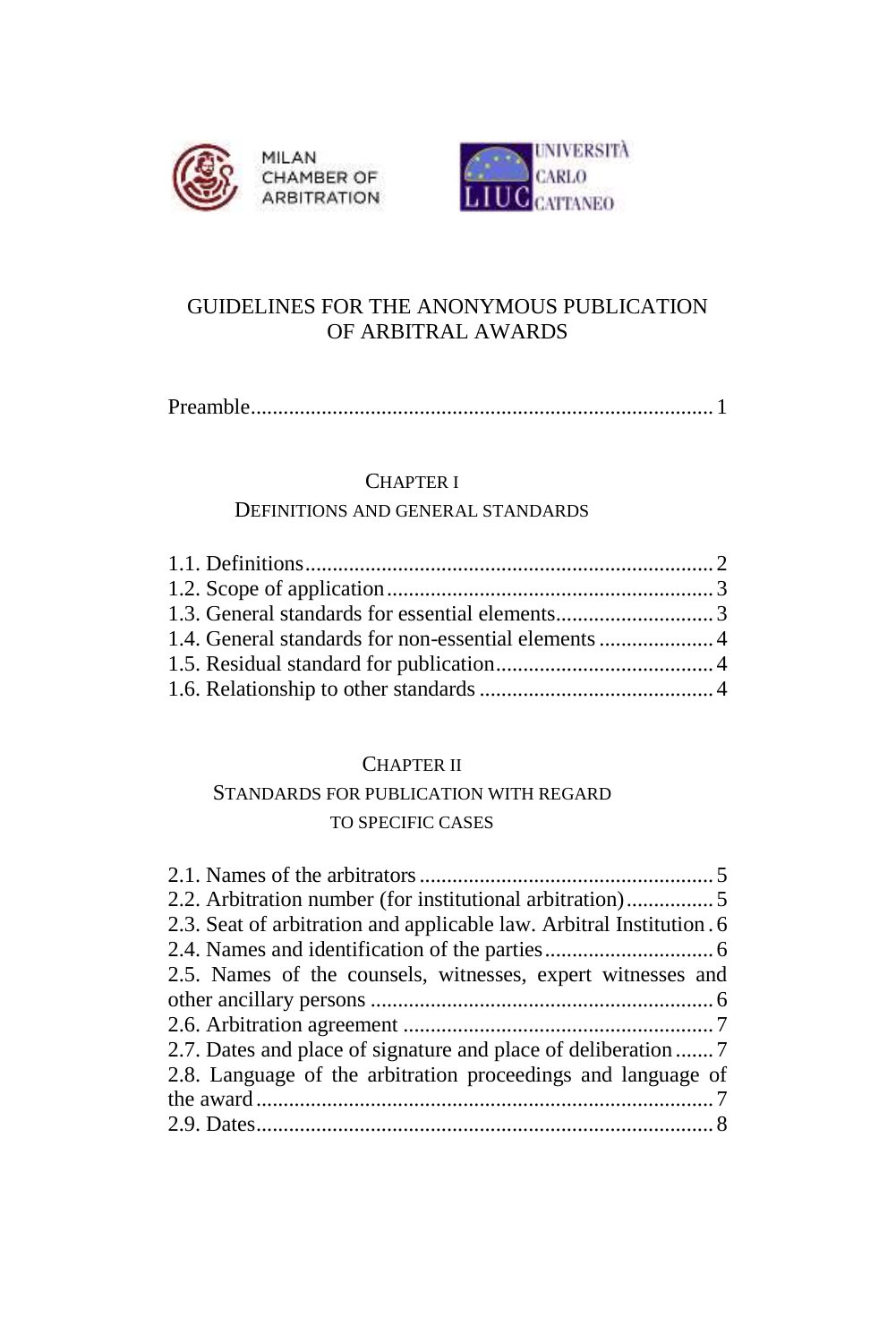## CHAPTER III

## PROCEDURE FOR PUBLICATION

| 3.1. Confidentiality of awards and provisions issued before      |  |
|------------------------------------------------------------------|--|
|                                                                  |  |
|                                                                  |  |
| 3.3. Heading of the award and possible classification  11        |  |
|                                                                  |  |
|                                                                  |  |
| 3.6. Possible alternative procedures for the distribution of the |  |
|                                                                  |  |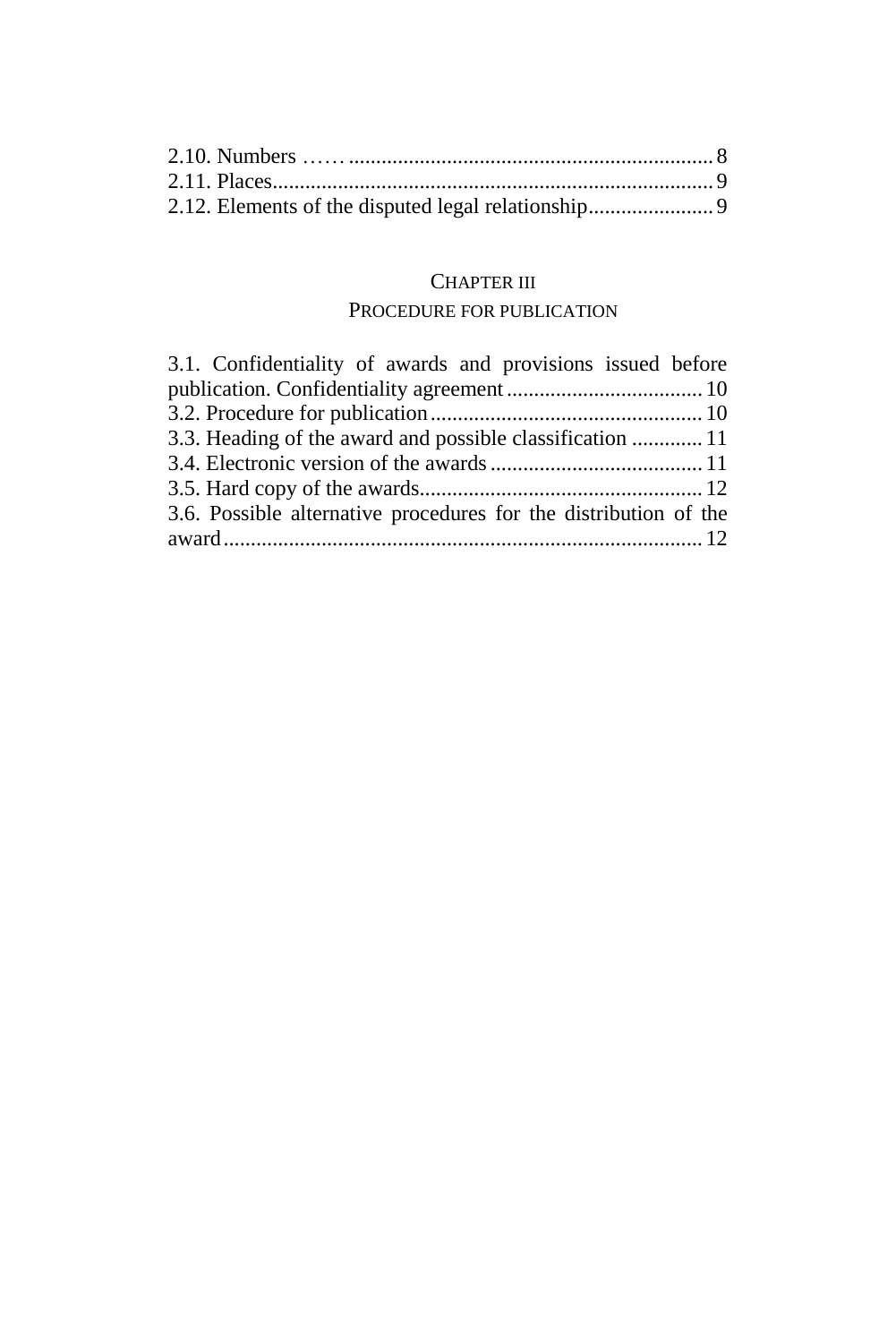## GUIDELINES FOR THE ANONYMOUS PUBLICATION OF ARBITRAL AWARDS

### PREAMBLE

1. The Guidelines aim to provide a set of common and uniformly applicable standards in order to publish arbitral awards and provisions anonymously and confidentially, unless any of the parties expressly objects to publication<sup>1</sup>.

2. The Guidelines are intended for legal practitioners, arbitral institutions, universities, research institutions, legal journals, and, those interested in arbitral awards for research or information purposes.

3. The Guidelines do not derogate from any provision that, if necessary, permits or requires the full publication of an arbitral award.

4. The Guidelines should be considered together.

1

 $1$  The Milan Chamber of Arbitration applies the Guidelines to its institutional arbitrations according to its Arbitration Rules.

In *ad hoc* arbitrations the consent of the parties to publish must obviously be required.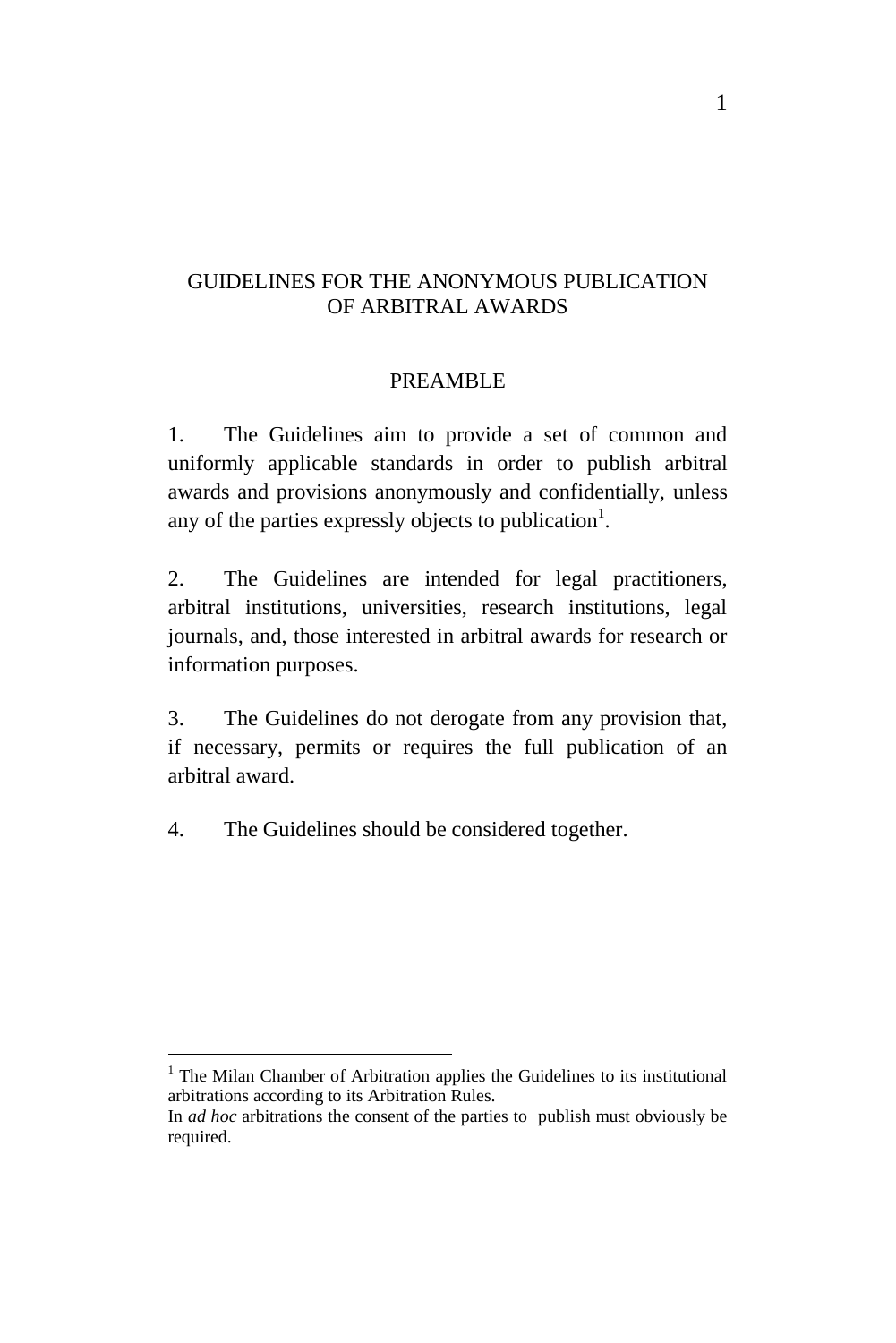### CHAPTER I

#### DEFINITIONS AND GENERAL STANDARDS

SUMMARY: 1.1 Definitions. – 1.2 Scope of application. – 1.3 General standards for essential elements. – 1.4 General standards for non-essential elements. – 1.5 Residual standard for publication.  $-1.6$  Relationship to other standards.

### **1.1 Definitions**

"*Procedural information*": any element (including places, dates, figures, names…) that directly relates to the arbitral proceedings.

"*Substantive information*": any element (including places, dates, figures, names…) that relates to the disputed legal relationship.

"*Essential elements of the award*": any element, either substantive or procedural, necessary to the understanding of the award.

"*Identifying elements*": any element, either substantive or procedural, that identifies the award or one of the persons involved therein. In particular, the identifying elements may be distinguished between: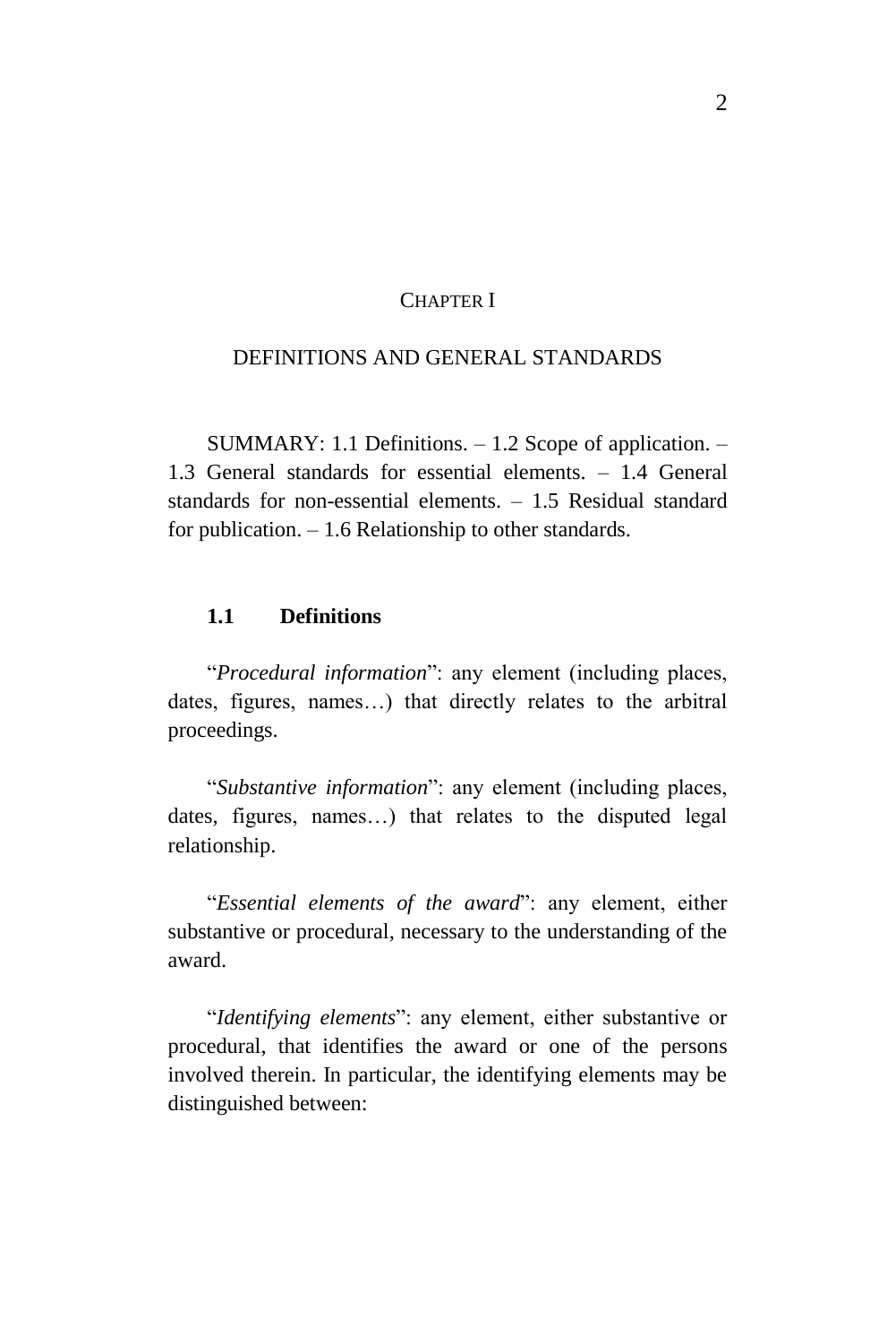- "*Necessary identifying elements*": elements which always identify the party in the arbitral proceedings,

- "*Possible identifying elements*": elements which identify the party in the arbitral proceedings only if considered in connection with other elements of the award or with other subjective and/or objective circumstances.

"*Non-identifying elements*": elements which never identify the party involved in the arbitral proceedings.

"*Anonymously published award*": award made unrecognizable through the application of these Guidelines.

"*Procedure for publication*": process which an award or another arbitral provision undergoes, aimed to render it both extensively and restrictively unrecognizable while still preserving its legal issues.

"*Identification of the award*": situation in which the award, either wholly or in part, may be identified by a third party not involved in the proceedings, but joined with one or more of the parties. In particular, it can be distinguished between:

- "*Extensive identification*": when the award may be identified by an extensive number of persons,

- "*Restrictive identification*": when the award may be identified only by a restricted number of persons who present a particular connection with the parties.

## **1.2 Scope of application**

The Guidelines are intended for the publication of arbitral awards and of any order or provision issued by the arbitral tribunal or by the arbitral institutions in the course of the proceedings.

### **1.3 General standards for essential elements**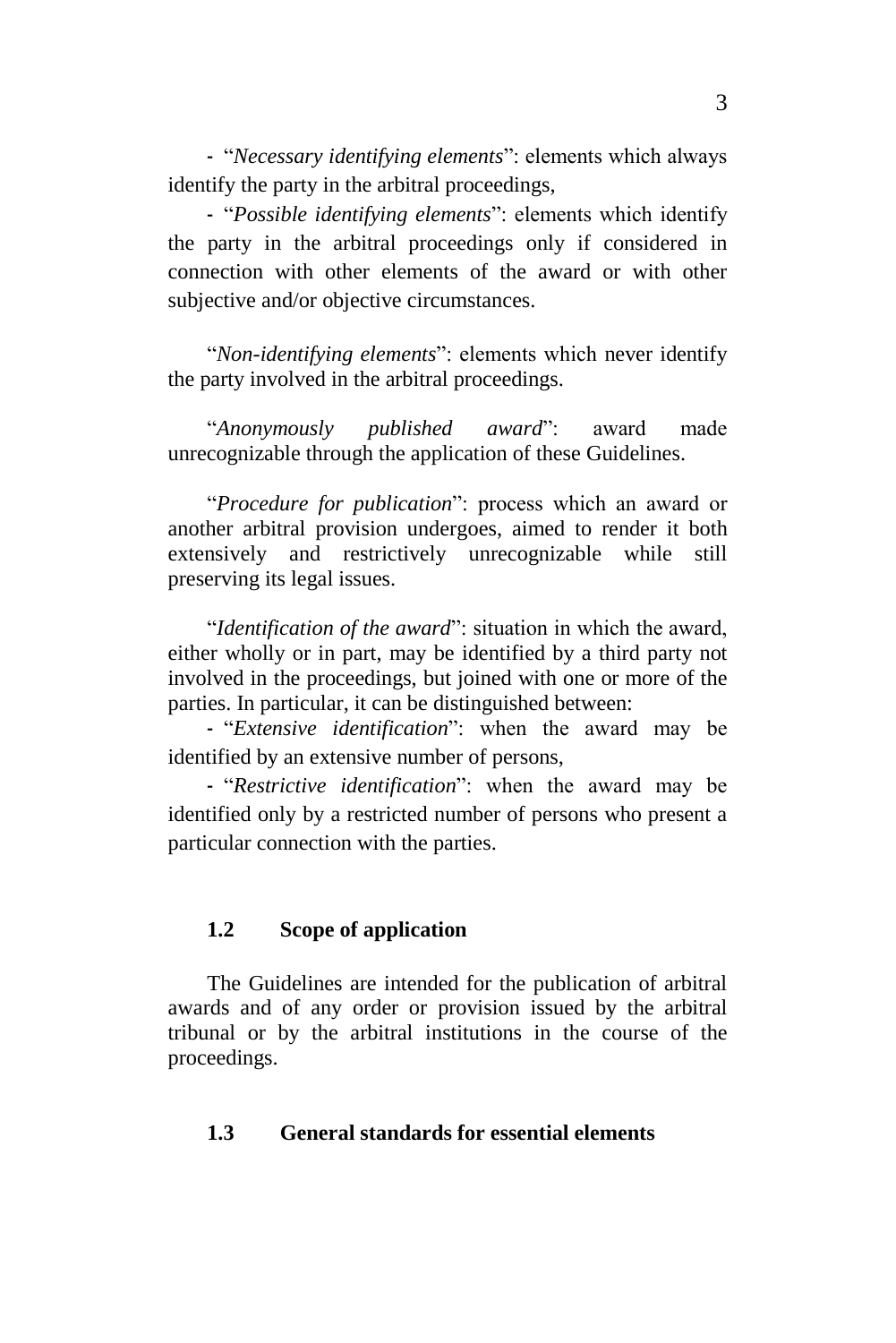The "essential" and "non-identifying" elements must be indicated in full.

The "essential" and "identifying" elements (even in regard to a limited number of third parties) must be replaced or omitted using the following standards in the given order:

- substitution with general terms,

- substitution with more specific terms when necessary for a better understanding of the award,

- partial publication, to the exclusion of the "identifying" elements.

In residual cases, when the award is equally recognizable:

- it must be published with the consent of the parties,

- if no alternatives are available and the parties have not agreed or have expressively objected to the publication, the award must not be published.

## **1.4 General standards for non-essential elements**

"Identifying" elements that are "non-essential" for the understanding of the award must be omitted and replaced with general terms.

The "non-essential" and "non-identifying" elements must be indicated in full, unless in connection with other elements that may render the award recognizable. In this case they must be omitted and replaced with general terms.

### **1.5 Residual standard for publication**

The award must not be published only if none of the standards provided hereafter ensure that award will be rendered unrecognizable.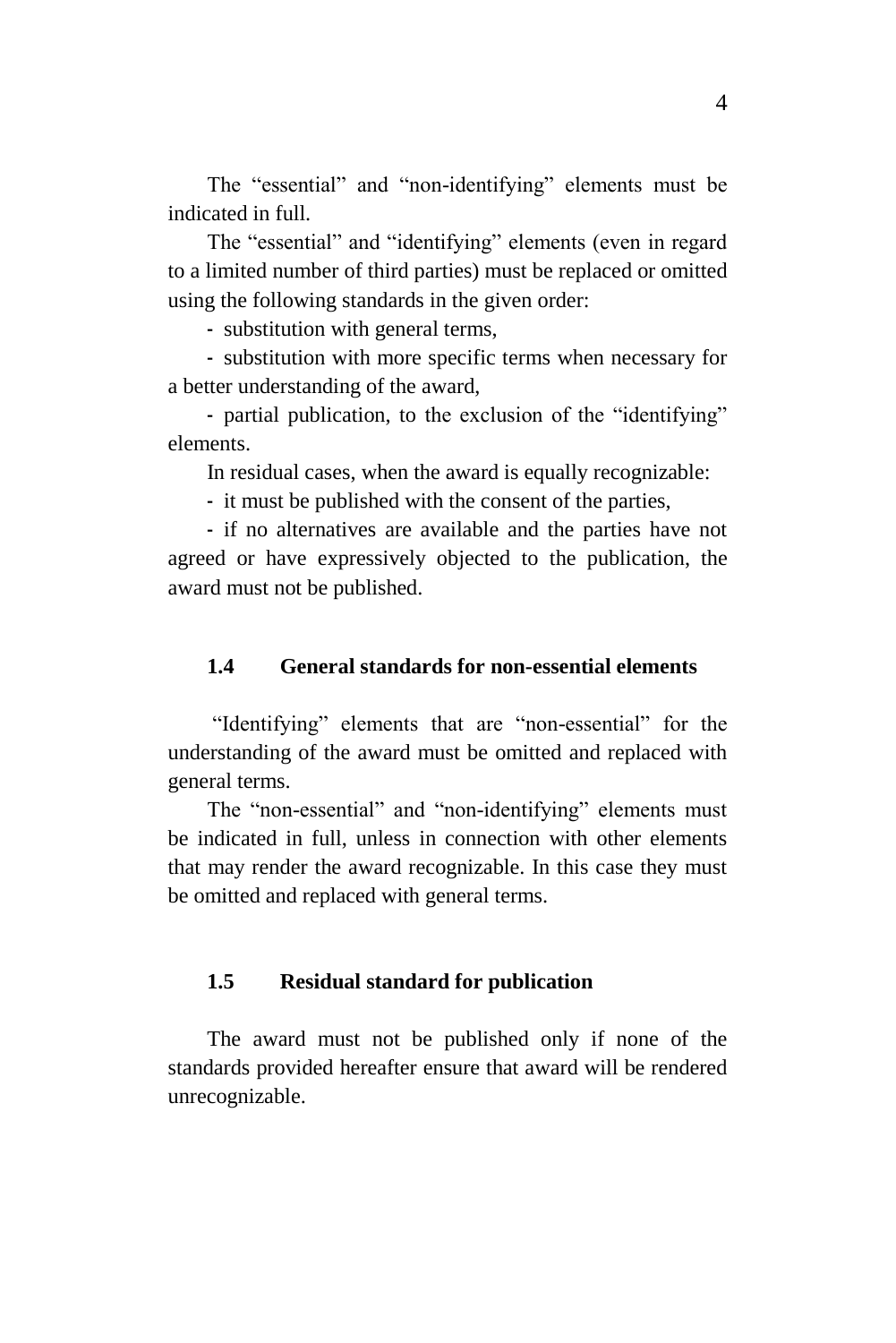# **1.6 Relationship to other standards**

The standards provided hereafter specify the previous standards.

In any event, if the application of the following standards render the award recognizable, the principle provided in par. 1.3, subpar. 3 will apply.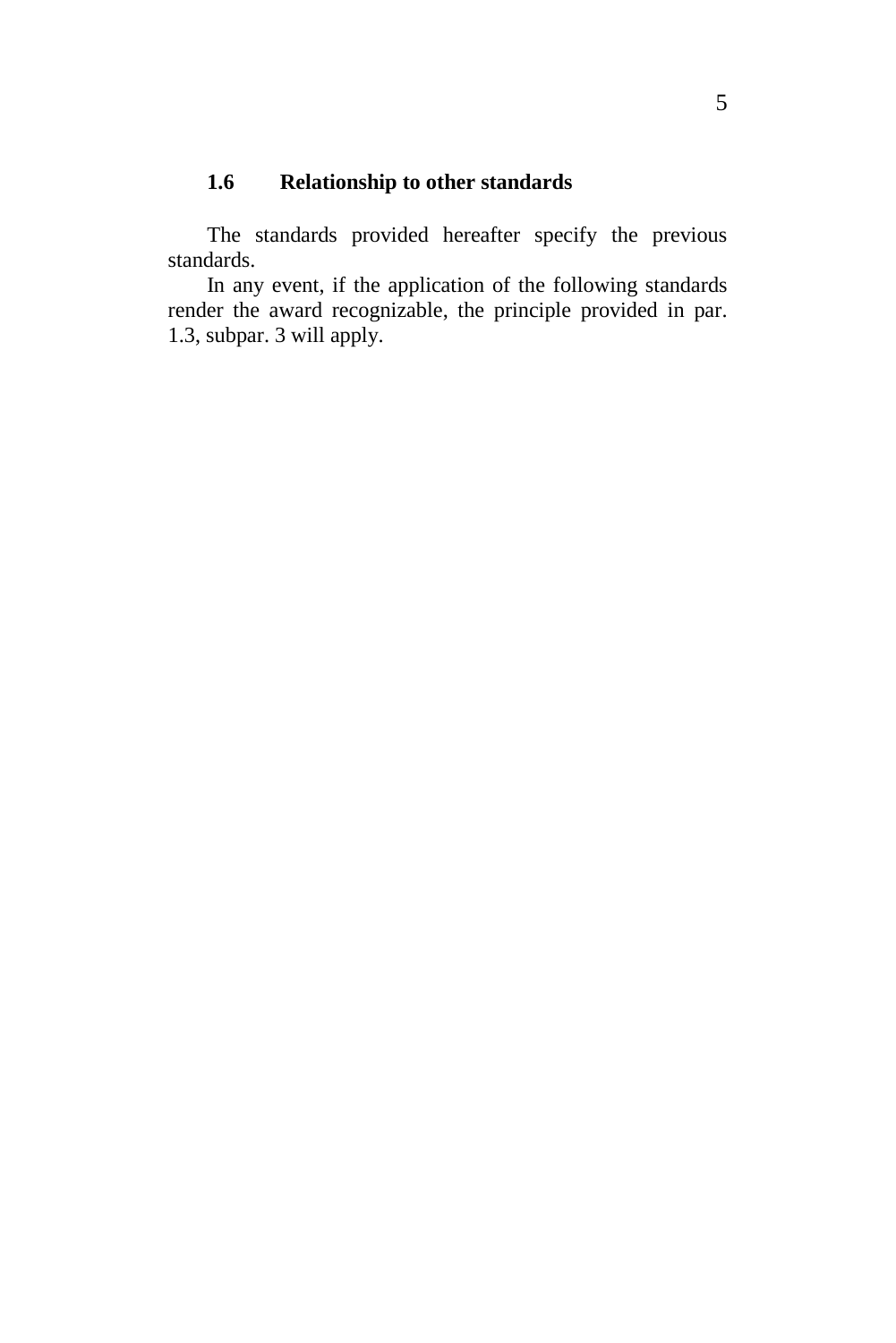#### CHAPTER II

# STANDARDS FOR PUBLICATION WITH REGARD TO SPECIFIC CASES

SUMMARY: 2.1. Names of the arbitrators. – 2.2. Arbitration number (for institutional arbitration). – 2.3. Seat of arbitration and applicable law. Arbitral Institution. – 2.4. Names and identification of the parties.  $-2.5$ .  $-$  Names of the counsels, witnesses, expert witnesses and other ancillary persons. – 2.6. Arbitration agreement.  $-2.7$ . Dates and place of signature and place of deliberation. – 2.8. Language of the arbitration proceedings and language of the award.  $-2.9$ . Dates.  $-2.10$ . Numbers and figures. – 2.11. Places. – 2.12. Elements of the disputed legal relationship.

### **2.1 Names of the arbitrators**

The names of the arbitrators and the mechanism of their appointment must be indicated in full.

# **2.2 Arbitration number (for institutional arbitration)**

The identifying number of the proceedings is indicated, and a different progressive numbering can be adopted, conventionally established by the person in charge of the publication.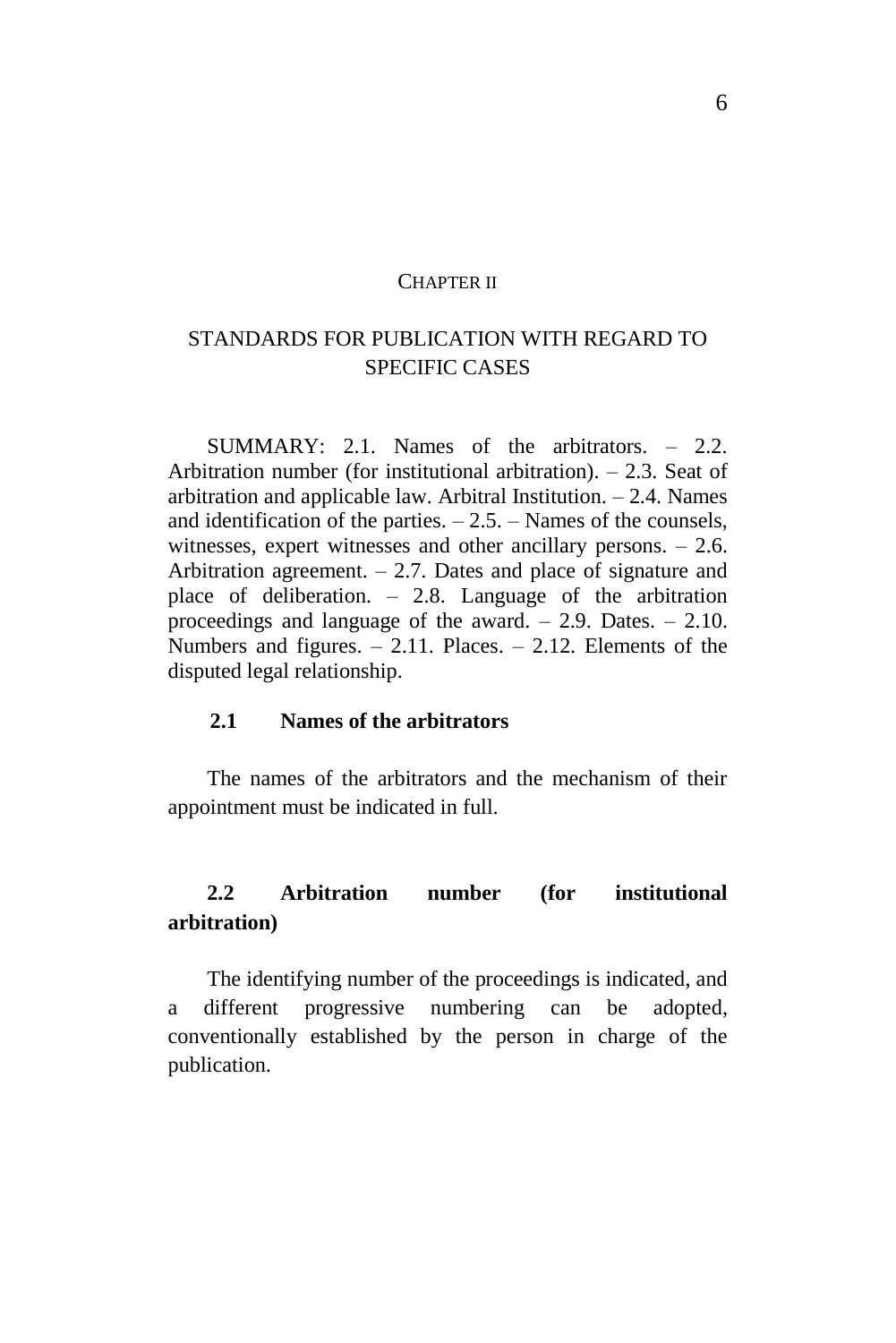# **2.3 Seat of arbitration and applicable law. Arbitral Institution**

The seat of arbitration is indicated.

If the seat makes the award recognizable, the Country of the seat must be indicated.

The rules of law applied to the case are indicated.

In the case of institutional arbitration, the name of the institution must be indicated.

## **2.4 Names and identification of the parties**

The names of the parties (as natural persons) are omitted and replaced with general terms indicating their role (e.g. claimant, respondent) in the arbitral proceedings.

Legal persons (e.g. associations, corporations, institutions, or generally, any legal entity), the personal details and the qualifications of the legal representative of such parties are omitted.

The general legal qualification of the entity is indicated. In the case that the specific qualification of the institution or its legal representative is essential to the understanding of the award, it must be indicated.

The nationality of the parties is indicated.

The facts that render a party recognizable, although different from names and personal details, must be indicated in general terms.

In the event that one or more of the parties does not appear, it must be indicated.

## **2.5 Names of the counsels, witnesses, expert witnesses and other ancillary persons**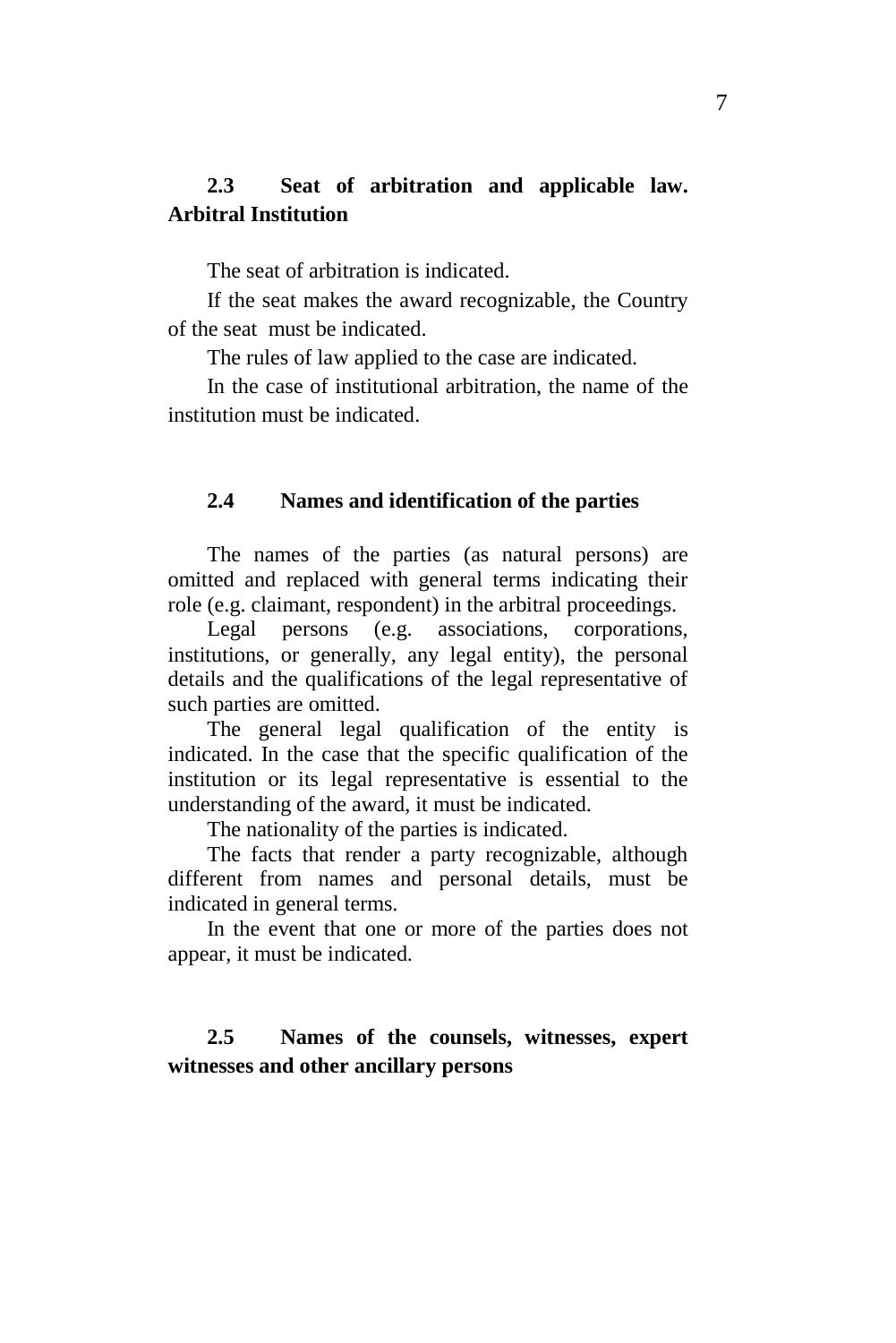The names of the counsels, party-appointed experts, witnesses and all other ancillary persons, including any other person (different from the parties and the arbitrators) playing a role in the proceedings are omitted and replaced with a general indication of their role in the dispute.

The names of the tribunal-appointed experts and the procedure of their appointment are indicated in full.

The names of expert-witnesses are omitted but the procedure of their appointment and of their participation at the proceedings is indicated.

The general relationships between witnesses and parties are indicated unless it renders the award recognizable.

## **2.6 Arbitration agreement**

The arbitration agreement is indicated in full, subject to any omission of the seat of arbitration (in accordance with paragraph 2.3).

If the award is recognizable due to specific terms contained in the arbitration agreement, the arbitration agreement itself is omitted if it is not essential for the understanding of the award.

The type of agreement (arbitration clause inserted in parties' contract or compromise) may be generally mentioned.

# **2.7 Dates and place of signature and place of deliberation**

Dates and place of signature are omitted. For the place of deliberation, the standards provided in par. 2.3. will apply.

# **2.8 Language of the arbitration proceedings and language of the award**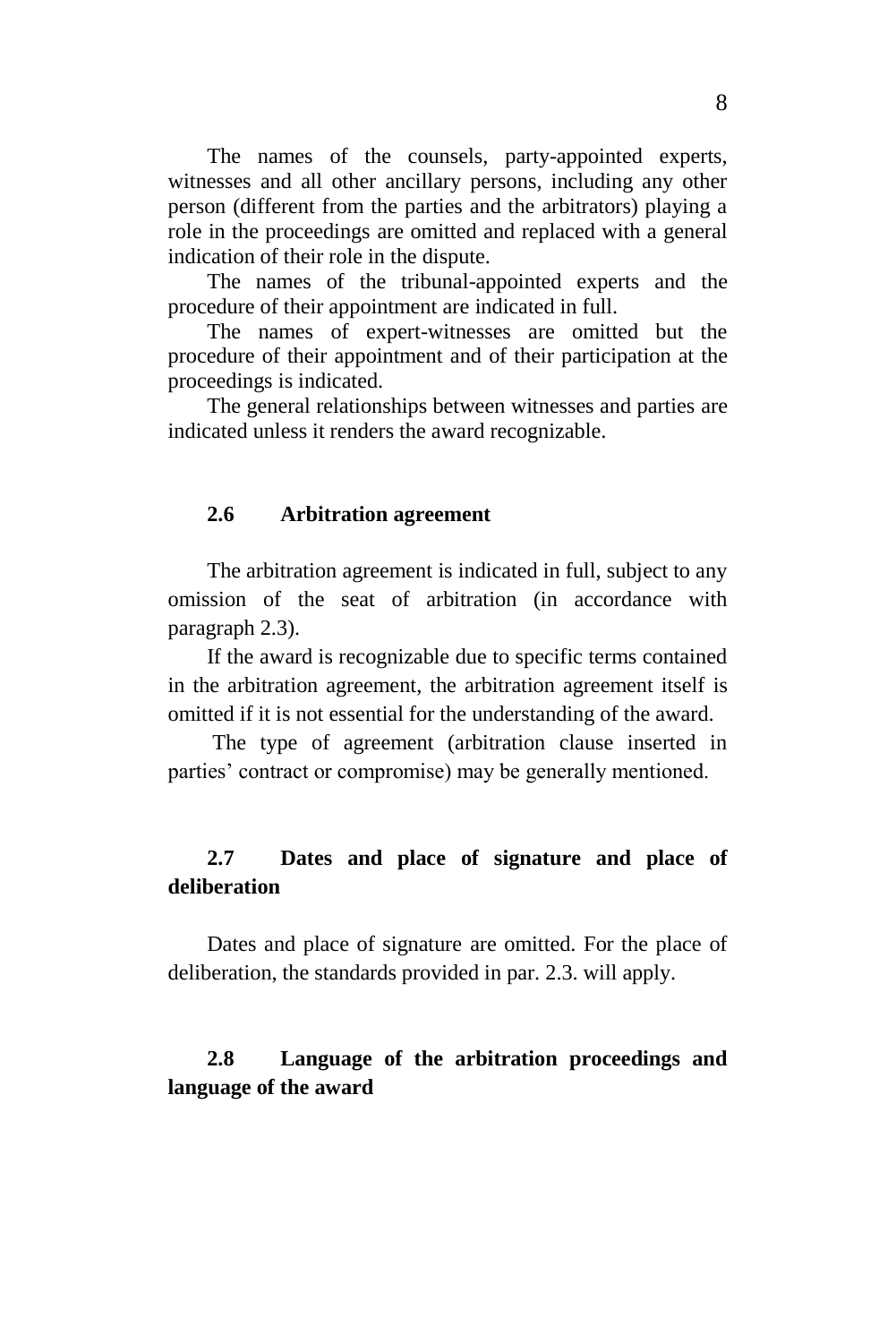The award is published in the original drafting language. If translated into a different language, the original drafting language must be indicated.

It is indicated if the arbitration or the award is multilingual.

## **2.9 Dates**

The month and the year of the date are indicated without reporting the specific day. If it is essential for the understanding of the award, the day is replaced with general terms so that it is possible to chronologically coordinate the date with other dates indicated in the award.

### **2.10 Numbers**

Numbers are indicated.

Numbers relating to amounts of money are replaced with letters to be repeated where the same number occurs in the award.

If the same amount should refer to different matters, a different letter may be used for the understanding of the award.

The numbers indicating the arbitrators' decision are replaced:

- with a letter corresponding to the parties' submission, if it is accepted in full; or

- with a different letter, indicating the percentage of the acceptance of the submission itself, in the case that the submission is not accepted in full.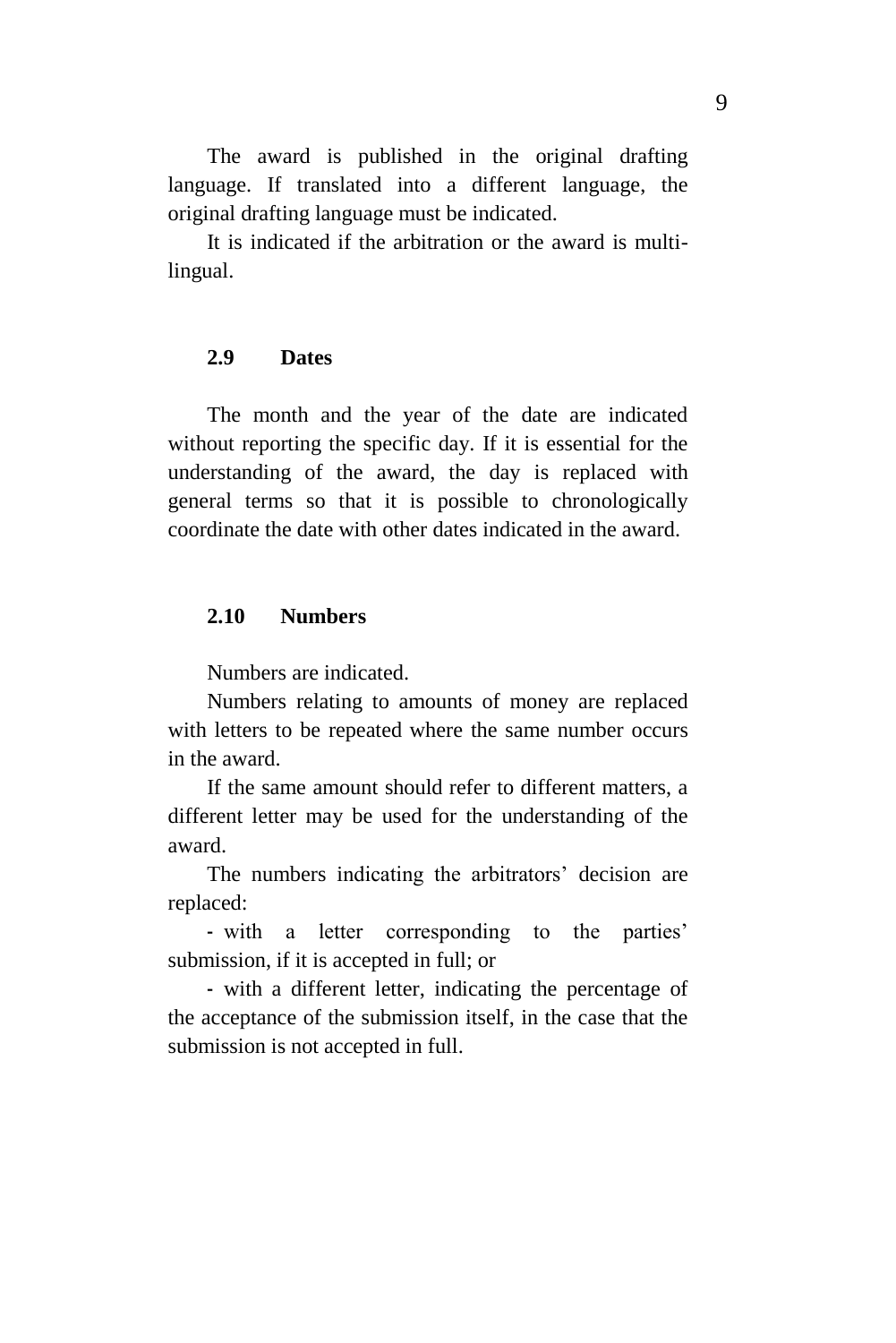The numbers relating to the costs of the proceedings and to other legal costs are replaced with percentage (in case of partial or total compensation).

### **2.11 Places**

Places, both substantive and procedural, are omitted unless essential to the understanding of the award.

### **2.12 Elements of the disputed legal relationship**

The type, the nature, the object and the legal-economic context of the disputed relationship are indicated in full.

If some of the elements (particularly, economic and financial elements) render the award recognizable, general terms must be used progressively until the award is unrecognizable.

#### CHAPTER III

### PROCEDURE FOR PUBLICATION

SUMMARY: 3.1. Confidentiality of awards and provisions issued before publication. Confidentiality agreement. – 3.2. Procedure for publication. – 3.3. Heading of the award and possible classification. – 3.4. Electronic version of the awards. – 3.5. – Hard copy of the awards. – 3.6. Possible alternative procedures for the distribution of the award.

## **3.1 Confidentiality of awards and provisions issued before publication. Confidentiality agreement**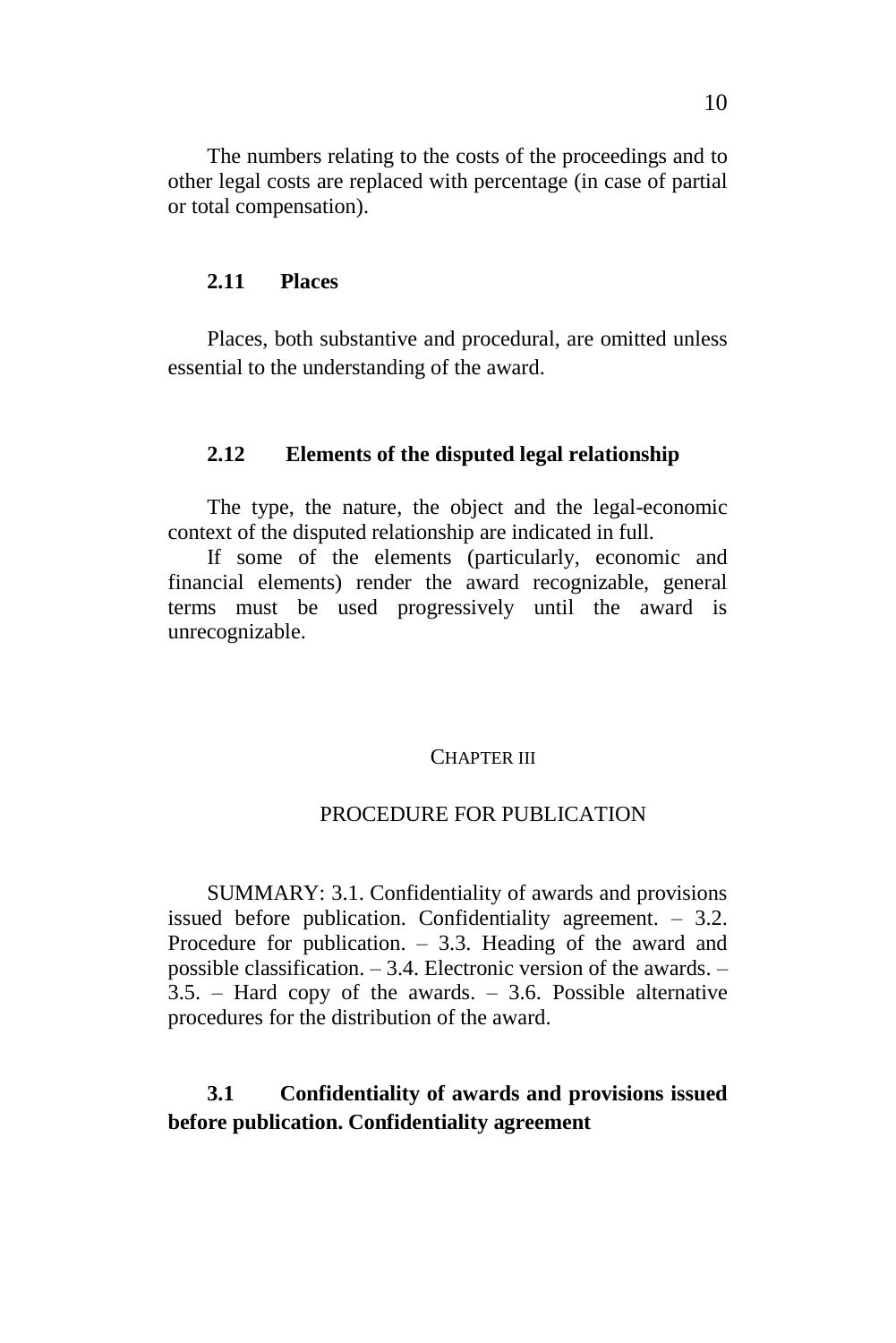All legal entities (corporation, institutions or natural persons) collecting and handling arbitral awards for the purposes of publication agree to a confidentiality agreement.

In any event, it is forbidden to spread or divulge to third parties – wholly or partially, in full or in summary – the awards, or, in general, any provisions not yet published or any details regarding them.

### **3.2 Procedure for publication**

The procedure for publication is structured as follows:

- reading of the award,

- identification of the both the necessary and possible identifying elements of the specific case,

- identification of both the extensive and restricted risks of identification of the award,

- identification of the essential elements for the legal understanding of the award,

- handling of the formal parts,

- handling of the substantive parts,

- re-reading of the anonymous award and verification that it is unrecognizable.

In the application of the previously mentioned standards, single words must be omitted or replaced without affecting the syntactic and consistent structure of the sentences. If there are no other available alternatives, some parts of the awards may be summarized or paraphrased.

The standards for the drafting of the award draw inspiration from the principles of clarity and stylistic simplicity in order to render the award fully understandable and fluent.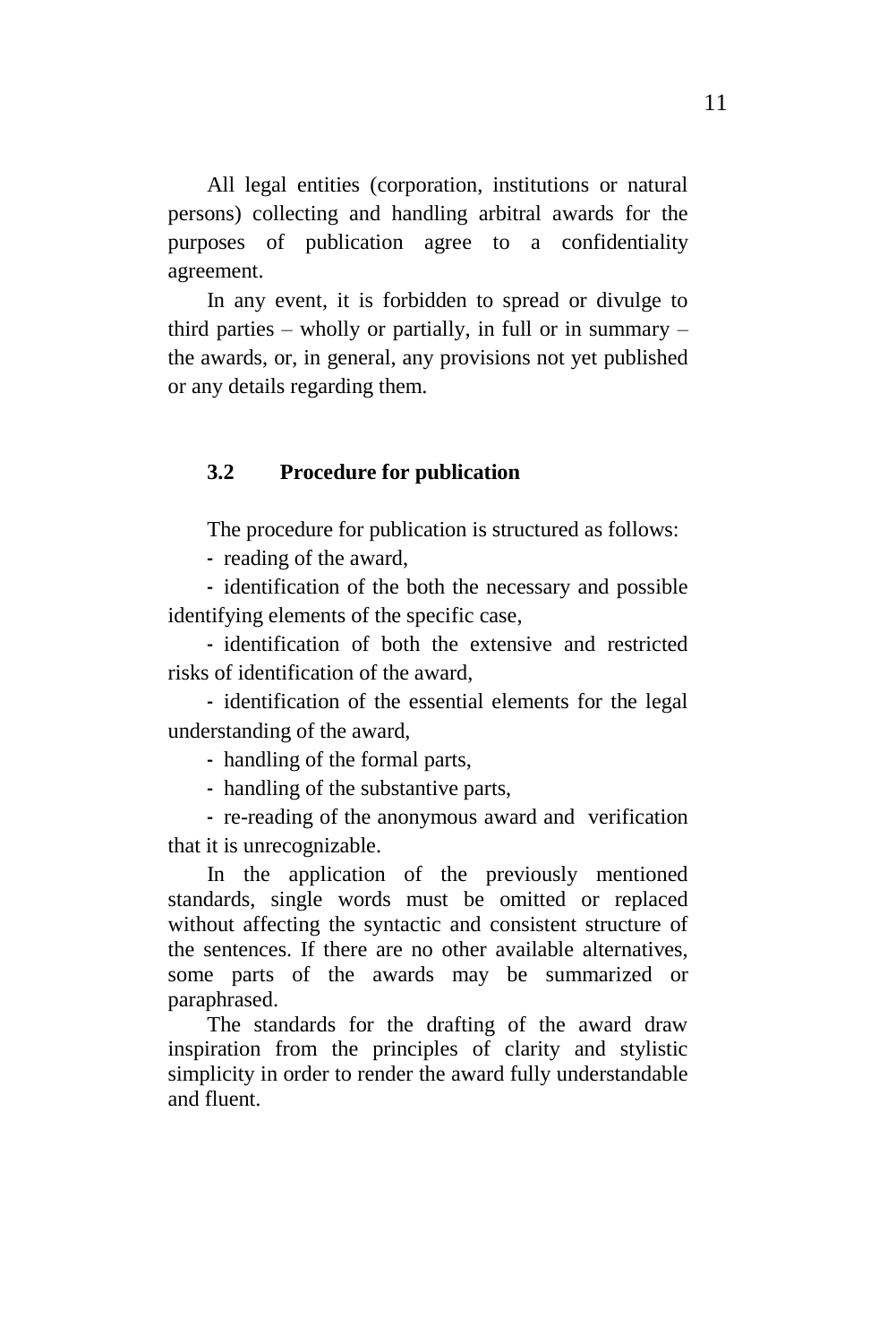### **3.3 Heading of the award and possible classification**

The heading of the award specifies its sequence number (if included in a collection), the nature and type of the arbitration (e.g. *ex aequo et bono* – arbitration by law; institutional – *ad hoc*), the duration of proceedings (indicating the number of months without specifying the starting date) and the applicable procedural and substantive law.

If the award is included in a database or in a collection of awards, a conventional numbering may be used.

### **3.4 Electronic version of the award**

When the text of the award is available in an electronic format, the omitted words or phrases are replaced with square brackets containing either suspensions dots (if the words or phrases will not be replaced) or substituent words or phrases (if the words or phrases should be replaced with other expressions). In any event, substituent or added words and phrases when compared to the original text are written in capital letters or highlighted.